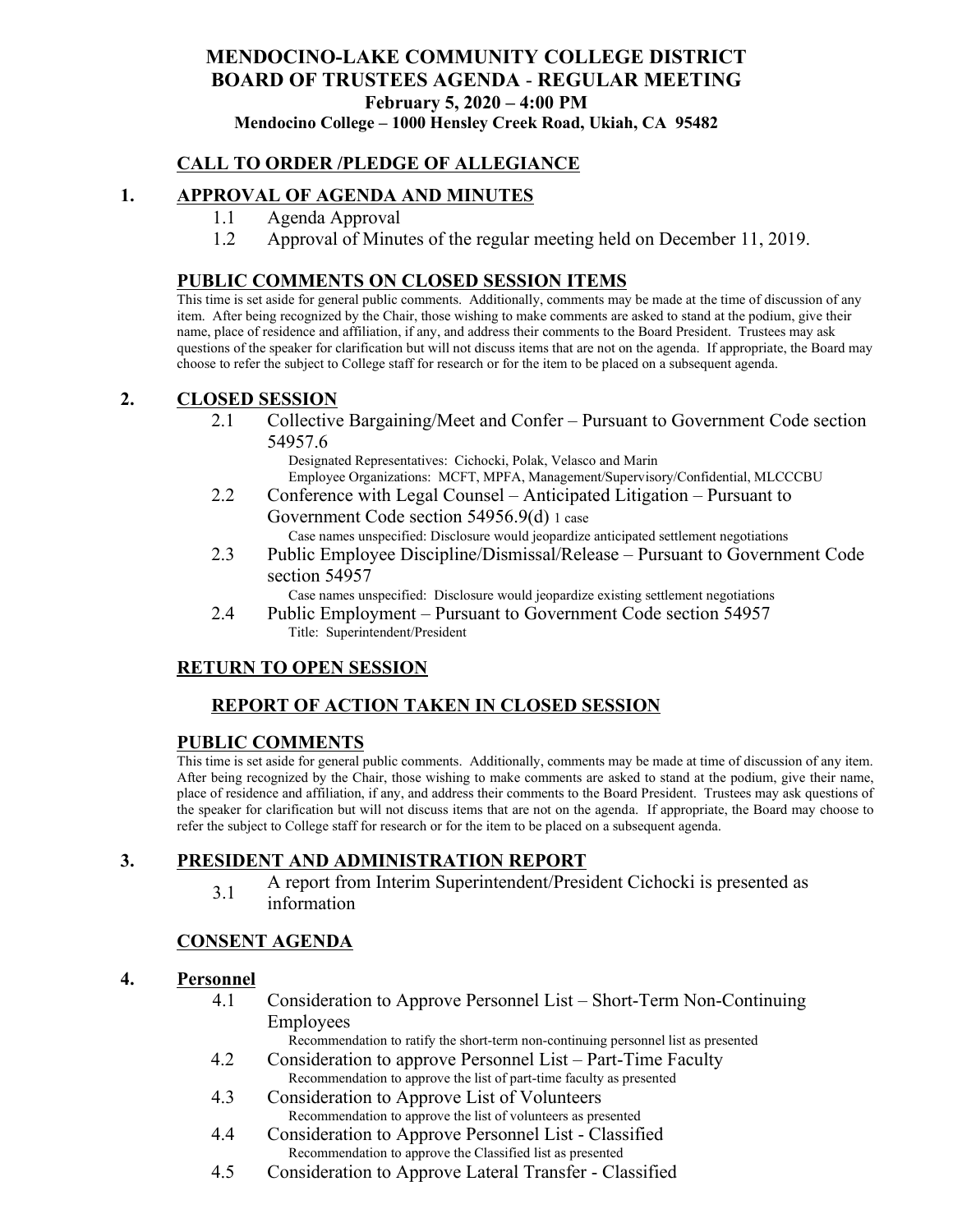Recommendation to ratify the lateral transfer as presented

- 4.6 Consideration to Approve Educational Administrator Contracts Recommendation to approve the Educational Administrator contract as presented
- 4.7 Consideration to Receive the Mendocino Part-Time Faculty Association (MPFA/CCA/CTA/NEA), 2019/2020 Successor Contract Reopeners Recommendation to receive the Mendocino Part-Time Faculty Association (MPFA) reopeners as presented
- 4.8 Consideration to Present the Mendocino-Lake Community College District Successor Contract Reopeners to the Mendocino Part-Time Faculty Association (MPFA/CCA/CTA/NEA), 2019/2020

Recommendation to present the initial 2019/2020 Mendocino-Lake Community College District reopeners to the Mendocino Part Time Faculty Association (MPFA) as presented

## **5. Other Items**

- 5.1 Fiscal Report as of December 31, 2019
	- Recommendation to accept the report as presented
- 5.2 Donations
	- Recommendation to accept the donated items as presented
- 5.3 Quarterly Fiscal Status Report AB 2910 Recommendation to accept the report as presented

## **6. ACTION ITEMS**

- 6.1 Superintendent/President Search Job Announcement The final version of the Superintendent/President job announcement is presented for Board approval
- 6.2 Board of Trustees Budget Parameters for District 2020/21 Budgets Recommendation to adopt the 2020/21 Board Budget Parameters as presented
- 6.3 Contracts and Agreements
	- Recommendation to ratify the contracts and agreements as presented
- 6.4 2020/21 Nonresident Tuition Fee
	- Recommendation to set the 2020/21 nonresident tuition rate at the statewide average cost as presented
- 6.5 Board Policy Revision
	- Recommendation to approve the board policy revision as presented
- 6.6 Board Policies and Revisions Second Reading Recommendation to approve the board policies as presented

## **7. BIG PICTURE**

Services Provided to Native American Students

A presentation by Vice President Velasco will outline the various services available to Native American students

## **8. INFORMATIONAL ITEMS AND REPORTS**

- 8.1 Health Benefits Report as of December 31, 2019 An update of the health benefits account is presented as information
- 8.2 Mendocino College Foundation, Inc. Mendocino College Foundation informational report
- 8.3 Constituent Group Reports
	- Reports from constituent groups are presented as information
- 8.4 Board Policy Additions and Revisions First Reading Revisions and additions to Board policies are presented for information and review

## **9. TRUSTEE COMMUNICATIONS**

9.1 Trustee Reports

Written and oral reports from Trustees are presented as information

9.2 Future Agenda Items

Board discussion about topics to be included on future agendas

## **10. ADJOURNMENT**